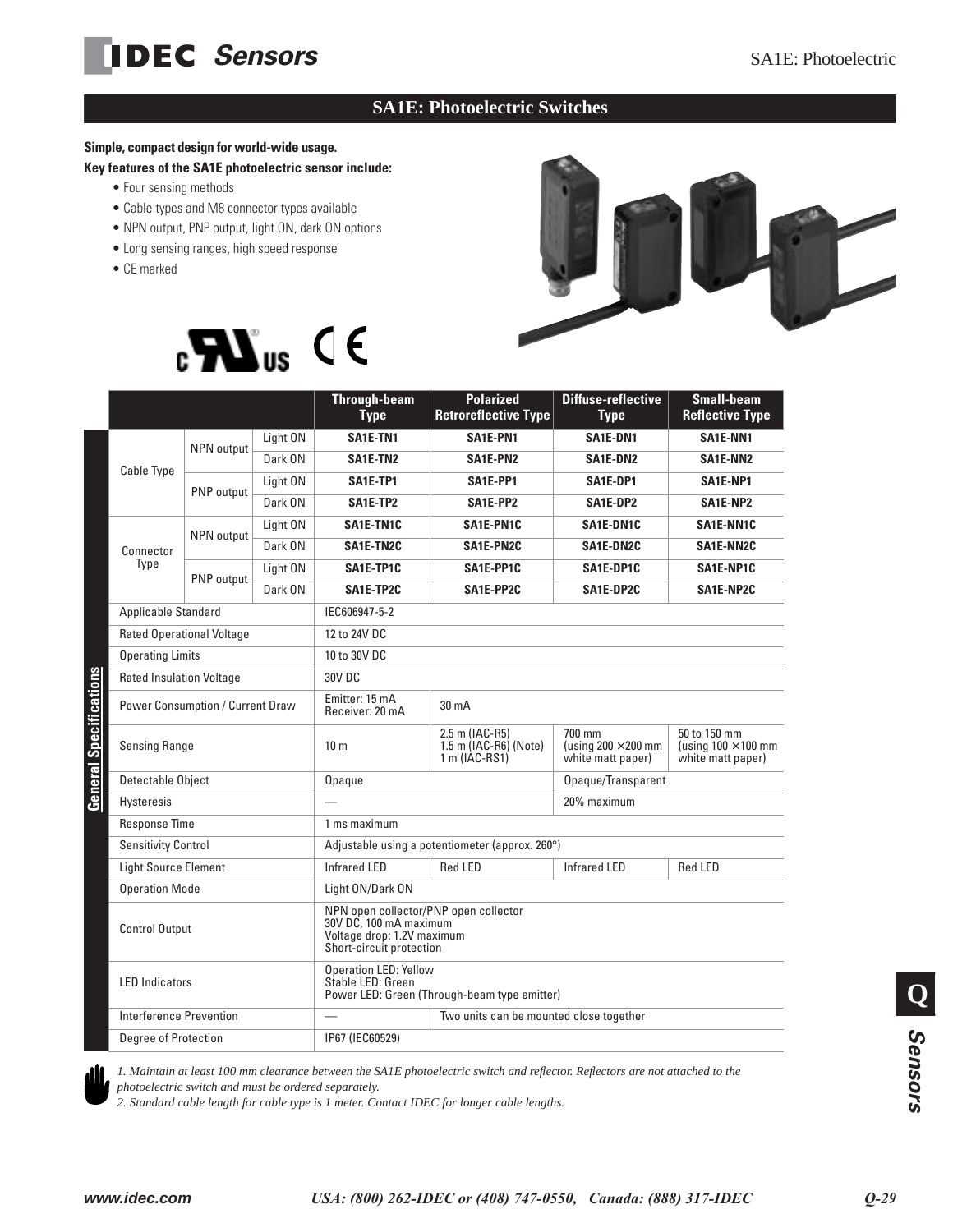### SA1E: Photoelectric **Sensors DEC**

|                                     |                                    |                                               |                            | <b>Through-beam</b><br><b>Type</b>                                               | <b>Polarized</b><br><b>Retroreflective Type</b>                                                        | <b>Diffuse-reflective</b><br><b>Type</b>  |                      | <b>Small-beam</b><br><b>Reflective Type</b> |  |
|-------------------------------------|------------------------------------|-----------------------------------------------|----------------------------|----------------------------------------------------------------------------------|--------------------------------------------------------------------------------------------------------|-------------------------------------------|----------------------|---------------------------------------------|--|
|                                     | <b>Extraneous Light Immunity</b>   |                                               |                            | Sunlight: 10,000 lux maximum, Incandescent lamp: 3,000 lux maximum (at receiver) |                                                                                                        |                                           |                      |                                             |  |
|                                     | <b>Operating Temperature</b>       |                                               |                            | $-25$ to + 55 $\degree$ C (no freezing)                                          |                                                                                                        |                                           |                      |                                             |  |
|                                     | <b>Operating Humidity</b>          |                                               |                            | 35 to 85% RH (no condensation)                                                   |                                                                                                        |                                           |                      |                                             |  |
|                                     | <b>Storage Temperature</b>         |                                               |                            | $-40$ to +70 $^{\circ}$ C (no freezing)                                          |                                                                                                        |                                           |                      |                                             |  |
|                                     | <b>Insulation Resistance</b>       |                                               |                            | Between live and dead parts: 20 $M\Omega$ maximum (500V DC megger)               |                                                                                                        |                                           |                      |                                             |  |
|                                     | Dielectric Strength                |                                               |                            | Between live and dead parts: 1000V AC, 50/60 Hz, 1 minute                        |                                                                                                        |                                           |                      |                                             |  |
|                                     | <b>Vibration Resistance</b>        |                                               |                            |                                                                                  | Damage limits: 10 to 55 Hz, Amplitude 0.75 mm p-p, 20 cycles in each of 3 axes                         |                                           |                      |                                             |  |
|                                     | <b>Shock Resistance</b>            |                                               |                            |                                                                                  | Damage limits: 500 m/s <sup>2</sup> , 10 shocks in each of 3 axes                                      |                                           |                      |                                             |  |
|                                     | Material                           |                                               |                            |                                                                                  | Housing: PC/PBT, Lens: PC (Polarized retroreflective type: PMMA), Indicator cover: PC                  |                                           |                      |                                             |  |
|                                     | Accessories Included               |                                               |                            |                                                                                  | Instruction sheet, Sensitivity control screwdriver                                                     |                                           |                      |                                             |  |
| <b>General Specifications con't</b> | Weight                             | Cable Type                                    |                            | Emitter: 30g<br>Receiver: 30g                                                    | 30 <sub>q</sub>                                                                                        |                                           |                      |                                             |  |
|                                     | (approx)                           | <b>Connector Type</b>                         |                            | Emitter: 10g<br>Receiver: 10q                                                    | 10 <sub>q</sub>                                                                                        |                                           |                      |                                             |  |
|                                     | Cable Type<br>Connection<br>Method |                                               | type)                      |                                                                                  | ø3.5 mm, 3-core, 0.2 mm <sup>2</sup> , 1-m vinyl cabtyre cable (2-core for the emitter of through-beam |                                           |                      |                                             |  |
|                                     |                                    | <b>Connector Type</b>                         |                            | M8 connector (4-pin)                                                             |                                                                                                        |                                           |                      |                                             |  |
|                                     | <b>Mounting Brackets</b>           |                                               |                            |                                                                                  | <b>SA1E Accessories</b>                                                                                | <b>Connector Cable for connector type</b> |                      |                                             |  |
|                                     | <b>Part Number</b>                 | <b>Type</b>                                   |                            | Package<br><b>Quantity</b>                                                       |                                                                                                        | <b>Part Number</b>                        | Core<br><b>Wires</b> | <b>Type &amp; Leng</b>                      |  |
|                                     | <b>SA9Z-K01</b>                    | Vertical                                      |                            |                                                                                  |                                                                                                        | <b>SA9Z-CM8K-4S2</b>                      |                      | Straight, 2m                                |  |
|                                     | <b>SA9Z-K02</b>                    | Horizontal                                    |                            | 1                                                                                |                                                                                                        | SA9Z-CM8K-4L2                             |                      | Right angle, 2r                             |  |
|                                     |                                    |                                               |                            |                                                                                  |                                                                                                        | <b>SA9Z-CM8K-4S5</b>                      | 4                    | Straight, 5m                                |  |
|                                     |                                    |                                               |                            |                                                                                  |                                                                                                        | <b>SA9Z-CM8K-4L5</b>                      |                      | Right angle, 5r                             |  |
|                                     |                                    | Reflectors for polarized retroreflective type |                            |                                                                                  |                                                                                                        |                                           |                      |                                             |  |
|                                     | <b>Part Number</b>                 | <b>Type</b>                                   | Package<br><b>Quantity</b> | Type &<br><b>Sensing Range</b>                                                   | <b>Applicable Mounting</b><br><b>Bracket</b>                                                           |                                           |                      |                                             |  |
|                                     | IAC-R5                             | Standard                                      |                            | Straight, 2m                                                                     | IAC-L <sub>2</sub>                                                                                     |                                           |                      |                                             |  |
|                                     | IAC-R6                             | Small                                         | 1                          | Right angle, 2m                                                                  | IAC-L3                                                                                                 |                                           |                      |                                             |  |
|                                     | IAC-RS1                            | Tape type                                     |                            | Straight, 5m                                                                     |                                                                                                        |                                           |                      |                                             |  |
|                                     |                                    | Slits for through-beam type                   |                            |                                                                                  |                                                                                                        |                                           |                      |                                             |  |

### **SA1E Accessories**

#### **Mounting Brackets**

| <b>Part Number</b> | Type       | Package<br><b>Quantity</b> |
|--------------------|------------|----------------------------|
| <b>SA9Z-K01</b>    | Vertical   |                            |
| <b>SA9Z-K02</b>    | Horizontal |                            |

### **Connector Cable for connector type**

| <b>Part Number</b>   | Core<br><b>Wires</b> | <b>Type &amp; Length</b> | <b>Package</b><br><b>Quantity</b> |  |
|----------------------|----------------------|--------------------------|-----------------------------------|--|
| SA9Z-CM8K-4S2        |                      | Straight, 2m             |                                   |  |
| SA9Z-CM8K-4L2        | 4                    | Right angle, 2m          | 1                                 |  |
| SA9Z-CM8K-4S5        |                      | Straight, 5m             |                                   |  |
| <b>SA9Z-CM8K-4L5</b> |                      | Right angle, 5m          |                                   |  |

### **Reflectors for polarized retroreflective type**

| <b>Part Number</b> | Type      | Package<br><b>Quantity</b> | Type &<br><b>Sensing Range</b> | <b>Applicable Mounting</b><br><b>Bracket</b> |
|--------------------|-----------|----------------------------|--------------------------------|----------------------------------------------|
| IAC-R5             | Standard  |                            | Straight, 2m                   | IAC-L <sub>2</sub>                           |
| IAC-R6             | Small     |                            | Right angle, 2m                | IAC-L3                                       |
| <b>IAC-RS1</b>     | Tape type |                            | Straight, 5m                   |                                              |

| <b>Part Number</b>  | <b>Slit Width</b> | Package<br><b>Quantity</b> | <b>Sensing Range (m)</b> |                   | <b>Maximum Detectable</b><br><b>Object Width (mm)</b> |                   |
|---------------------|-------------------|----------------------------|--------------------------|-------------------|-------------------------------------------------------|-------------------|
|                     |                   |                            | One side                 | <b>Both sides</b> | One side                                              | <b>Both sides</b> |
| <b>SA9Z-S06PN02</b> | $0.5$ mm          | 2                          | 2.5                      | 1.0               | 7.0                                                   | 0.5               |
| <b>SA9Z-S07PN02</b> | $1.0 \text{ mm}$  |                            | 3.5                      | 1.5               | 7.0                                                   | 1.0               |
| <b>SA9Z-S08PN02</b> | $2.0 \text{ mm}$  |                            | 6.0                      | 3.5               | 7.0                                                   | 2.0               |



Dimensions



**Q**



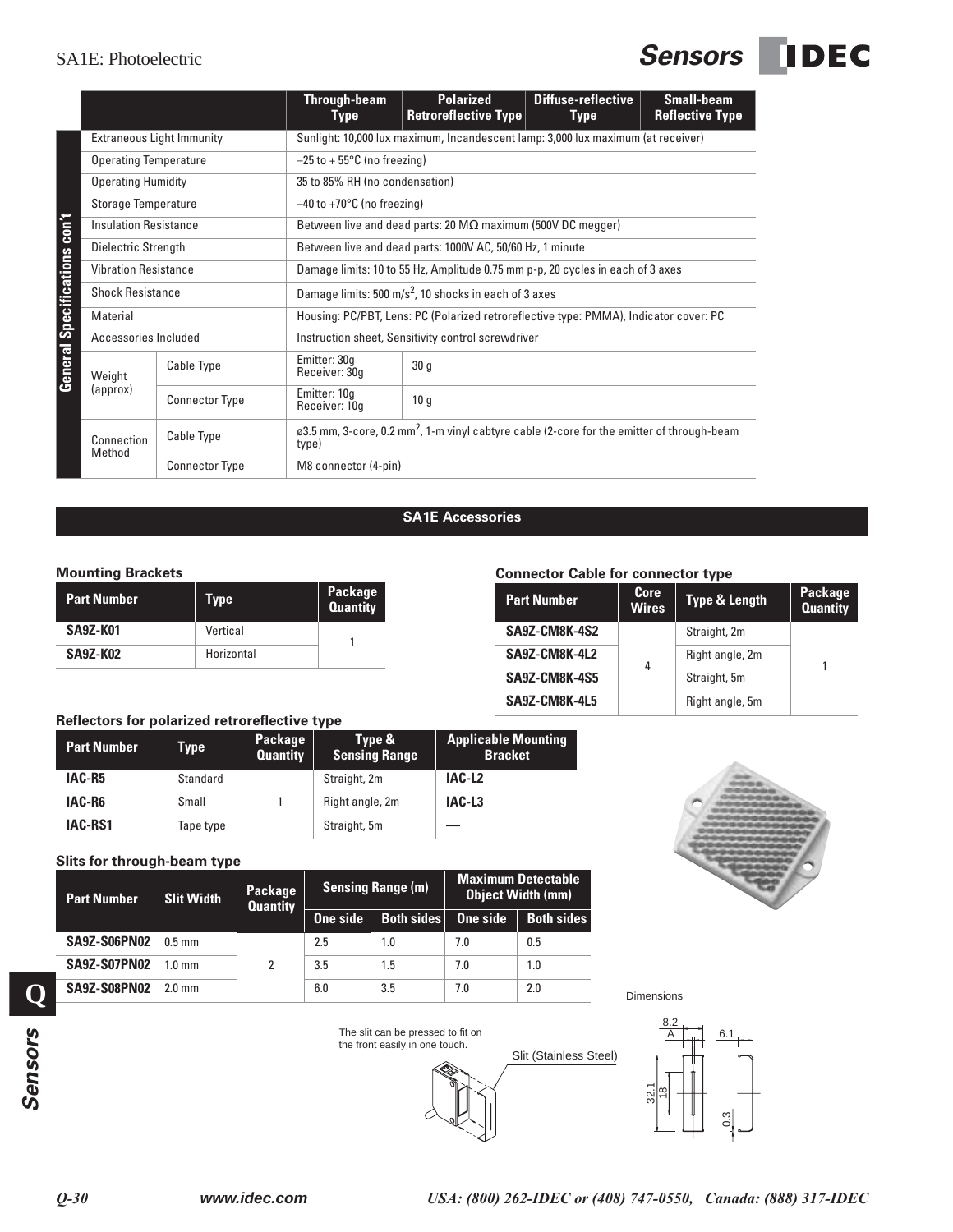## **IDEC** Sensors SA1E: Photoelectric

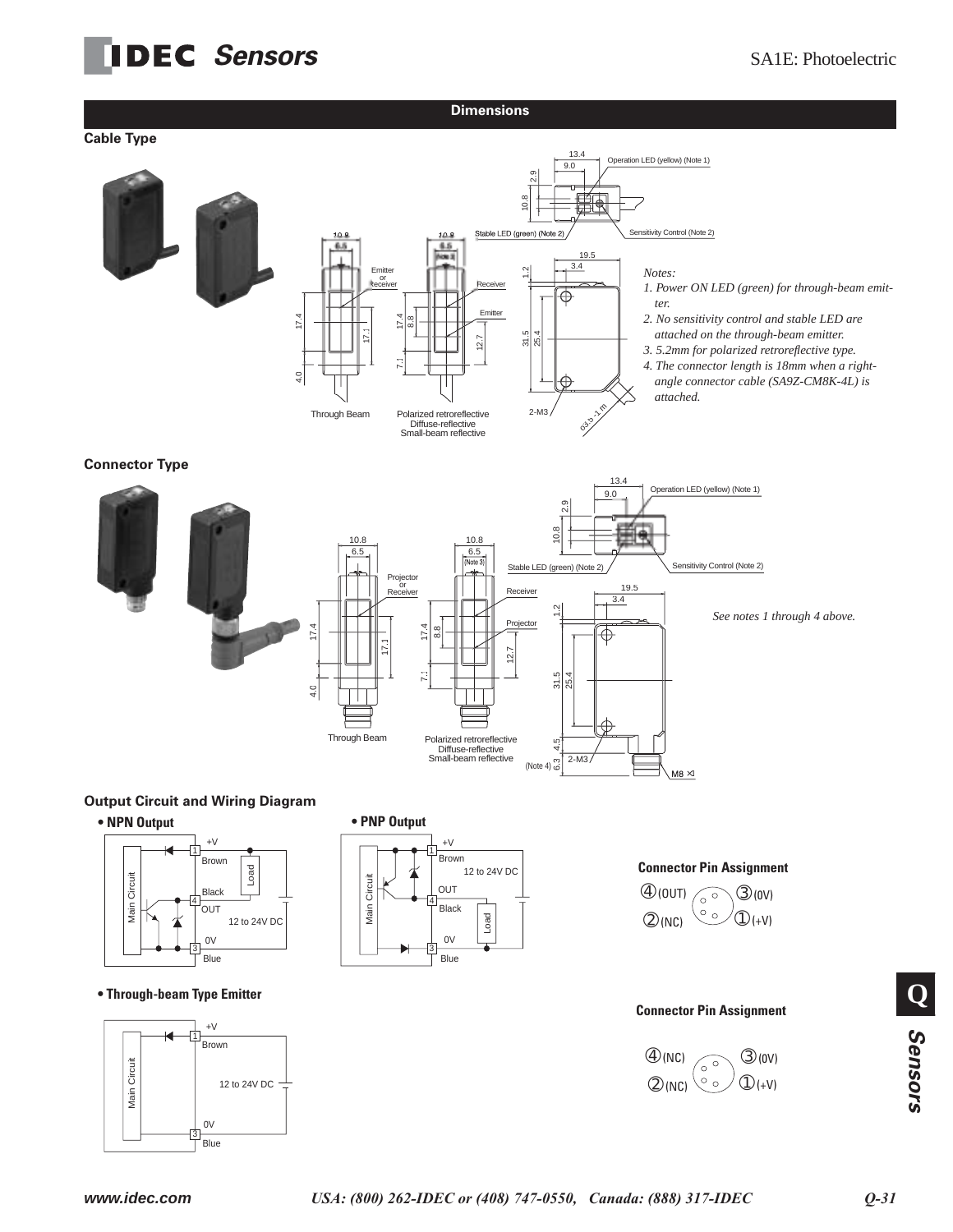## SA1E: Photoelectric **Sensors IDEC**

#### **Dimensions, continued**

#### **Mounting Bracket**



#### **SA9Z-K01 With Mounting Bracket**



Note 1: Center of optical axis (through-beam type) Note 2: Center of optical axis (polarized retroreflective, diffuse reflective, and small-beam reflective type)

#### **SA9Z-K02 With Mounting Bracket**







(Material: Stainless Steel) (Material: Stainless Steel) Note 1: Center of optical axis (through-beam type)<br>Note 2: Center of optical axis (polarized retroreflective, diffuse reflective, and small-beam reflective type)

14.6

 $12.0$  5.0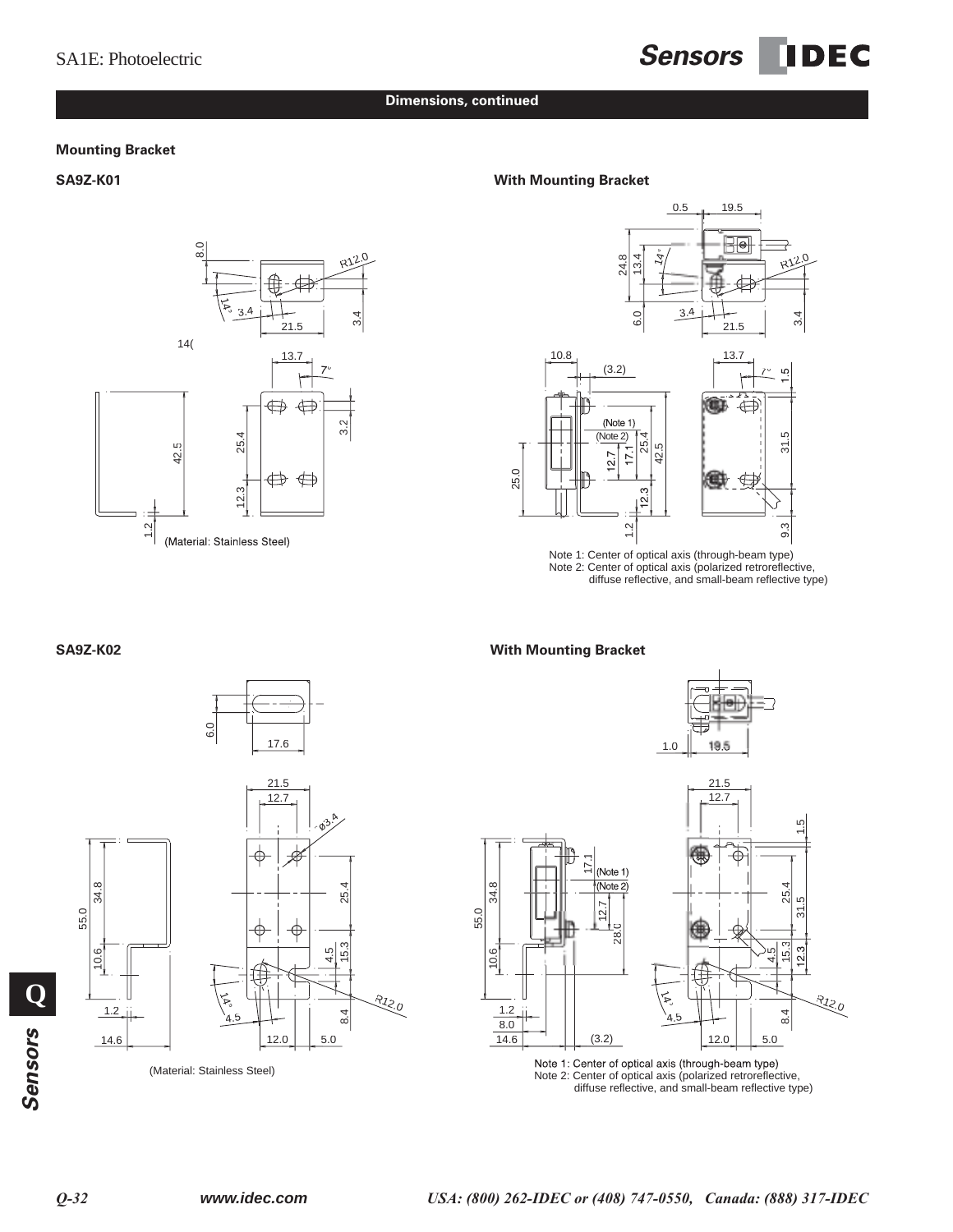## **IDEC** Sensors SA1E: Photoelectric

#### **Dimensions, continued**

 $\overline{3}$ 42.3

 $^{\circ}$ 

 $\sim$ 

#### **Reflector**



#### **Reflector Mounting Bracket**



Material: SPCC (zinc chromate plating, black)

IAC-L3  $25$ 4.5  $\overline{1}$  $\bigoplus$  $\frac{1}{2}$ 

25

(Effective reflecting area: 30 × 31 mm)



Material: SPCC (zinc plating)



Straight Type **Connector Cable (one-side connector)**

 $-4+3.3$ 

lTI

8.3

 $35.3$  0.2

4





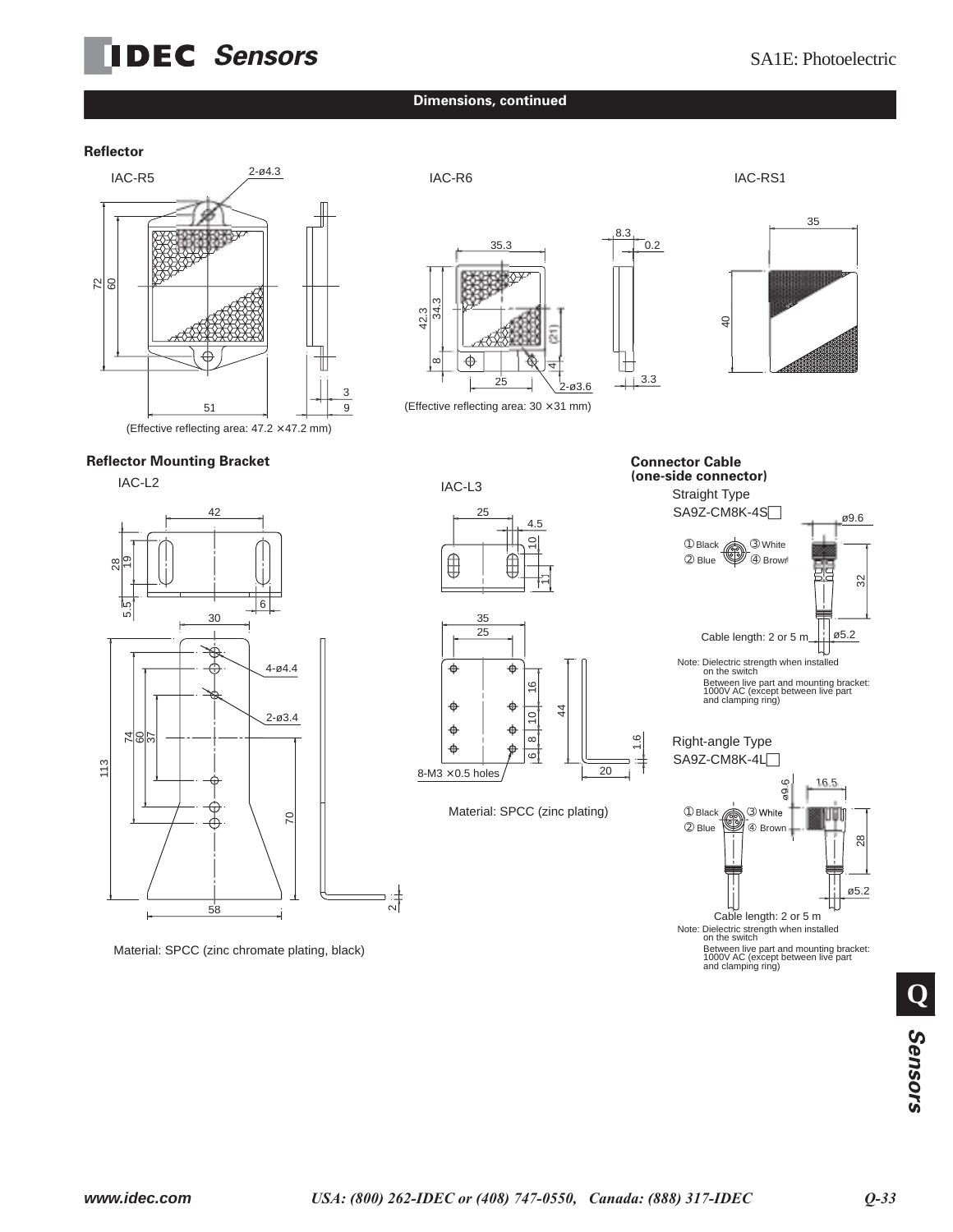## **IDEC** Sensors General Information

#### **General Information**

#### **Specifications**

Do not operate a sensor under any conditions exceeding these specifications.

Do not operate a sensor under current and voltage conditions other than those for which the individual sensor is rated.

Do not exceed the recommended operating temperature and humidity. Although sensors are rated for operation below 0°C, this specification does not imply that performance characteristics will remain constant under prolonged freezing conditions. Continued exposure and the accompanying frost, ice, dew, and condensation which accumulate on the optical surface will adversely affect sensor performance.

To maintain superior performance characteristics, do not exceed vibration and shock resistance ratings while operating a sensor. In addition, avoid isolated impacts to the sensor housing which are severe enough to adversely affect the waterproof characteristics.

#### **IEC (International Electrotechnical Commission) Ratings**

Sensors rated IP67 are resistant to moisture when occasionally immersed in still water. Sensors rated IP64 through IP66 are resistant to moisture when occasionally subjected to splashing or when located in the vicinity of turbulent waters. These ratings do not imply that a sensor is intended for use under continual high-pressure water spray. Avoid such applications to maintain optimal sensor performance.

Sensors rated IP64 through IP67 are dust-tight and water-tight. For best performance, avoid using any sensor in an area where it will be subjected to heavy particle blasts and where dust, water, or steam will accumulate on the optical surface.

#### **Start-up**

Do not test the housing for dielectric strength and insulation resistance, since the housing is connected to the electronic circuit ground of a sensor. Do not perform dielectric strength and insulation resistance tests on electrical systems without disconnecting photoelectric sensors, as such testing may result in damage to the sensor.

Several lines of sensors, as noted in the individual *operation* sections, are provided with an internal circuit to turn an output off for a specified amount of time upon power-up. This delay is normal; it prevents a transient state when turning power on.

#### **Optimum Performance**

The optical surface of each sensor must be cleaned on a regular basis for continual superior performance. Use a soft cloth dipped in isopropyl alcohol to remove dust and moisture build-up.

**IMPORTANT:** Do not use organic solvents (such as thinner, ammonia, caustic soda, or benzene) to clean any part of a sensor.

All sensors experience signal inconsistencies under the influence of inductive noise. Do not use sensors in close proximity to transformers, large inductive motors, or generators. Avoid using sensors in direct contact with sources of excessive heat. Also avoid operation in close proximity to welding equipment.



Bright, extraneous light such as sunlight, incandescent lights, or fluorescent lights may impair the performance of sensors in detecting color or light.



*3. SA6A ultrasonic sensors are not affected by extraneous light.*

Make sure that extraneous light does not exceed recommended levels found in the individual *specifications* sections. When 500 lux is specified, this is equal to 50 footcandles. The average factory illumination is ordinarily below this level, except in areas where visual inspection is being performed. Only in such brightly lit areas is incident light of particular concern.

Unwanted light interference can often be avoided simply by making sure that the optical receiver is not aimed directly toward a strong light source. When mounting direction cannot be adjusted, place a light barrier between all nearby light sources and the receiver.

#### **Reflected-Light Sensors**

When installing sensors which detect reflected light, make sure that unwanted light reflections from nearby surfaces, such as the floor, walls, reflective machinery, or stainless steel, do not reach the optical receiver.

Also, make sure that reflected-light sensors mounted in close proximity do not cause interfering reflections. When it is not possible to maintain the recommended clearance between sensors, as noted in the individual *installation* sections, provide light barriers between sensors.

#### **Through-Beam Sensors**

A slit attachment is available to modify the beam size of through-beam sensors. This option is recommended for detecting very small objects (near the size of the smallest object which a sensor can detect) or for eliminating light interference when sensors are mounted in close proximity.

#### **Laser Sensors**

**IMPORTANT:** Always consider safety when installing a laser sensor of any kind.<br>Make sure that the laser beam cannot inadvertently shine into the eyes of people passing by or working in the vicinity. See safety information on page Q-20.

#### **Mounting**

The mounting bracket and hardware are included with sensors, where applicable. Use the appropriate hardware for mounting, along with washers and spring washers or lock nuts. Do not overtighten attachment hardware. Overtightening causes damage to the housing and will adversely affect the waterproof characteristics of the sensor.

Best results can be obtained when the sensor is mounted so that the object sensed is in the center of the beam, rather than when the object is located near the edges of the sensing window. In addition, the most reliable sensing occurs when the majority of the objects being sensed are well within the sensing range, rather than at the extreme near and far limits.



*1. Even though the SA6A ultrasonic sensor features protection against noise, there may be adverse effects from strong noise.*

*2. It is strongly recommended to avoid using any sensor where it will be continually subjected to elements which impair performance or cause corrosive damage to the sensor. In particular, avoid strong vibrations and shocks, corrosive gases, oils, and chemicals, as well as blasts of water, steam, dust, or other particles.*